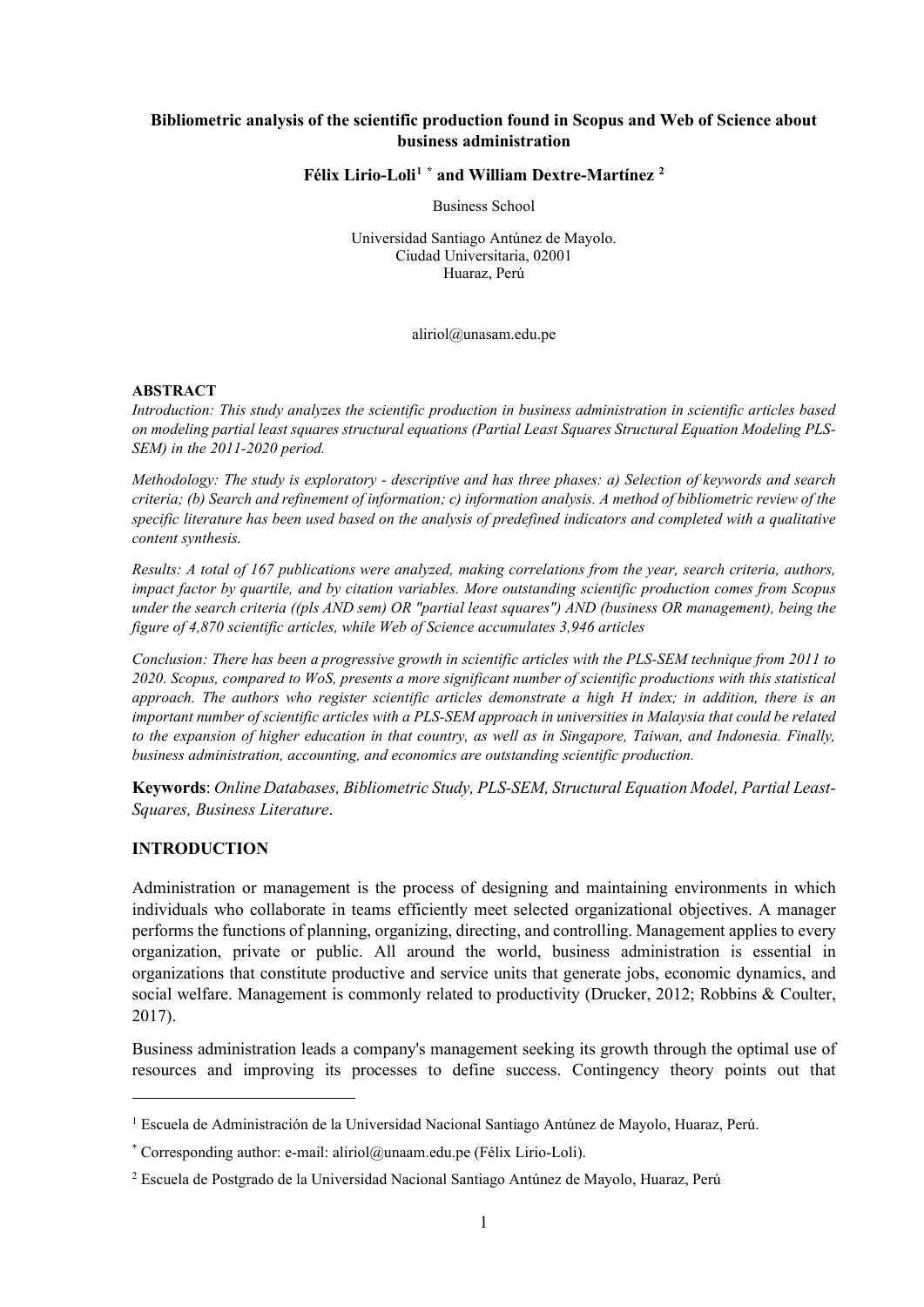organizations evolve, that behaviors change over time, that the world moves very differently, that nothing remains, that everything is unpredictable. Therefore, in the study of management, it becomes crucial to divide into its functions of planning, organizing, integrating personnel, directing, and controlling, according to which knowledge can be classified (Luo et al., 2010; Witzel, 2016).

Because it is essential to evaluate the performance of companies, it has also become imperative to choose tools to measure the impact. Managers with financial constraints may find it more difficult to take steps to design measurement plans and collect specialized data. On the other hand, impact-oriented managers may require their organizations to adopt more vital techniques to assess the causality of the intervention. In this way, researchers could examine the diversity of entrepreneurs and investors and how their different orientations and resources explain the adoption of various tools to assess impact. Business research requires routines that use statistical and mathematical formulas to process and forecast data. The findings in business administration need transparent research methods and data analyses, justifications of the research methodology and empirical context, a clear description of the process for obtaining findings, suggestions for further research, acknowledgment of limitations, and others. Although statistical tools should use the same formulas, the practice with which they execute the data processing and visualizing, the results do not always ease the researcher. This difference in ease and practice is often related to developing new techniques that have appeared over the years (Lazzarini, 2018; Lindgreen et al., 2021; Luo et al., 2010).

## **PLS-SEM, a technique applied to business administration**

The PLS-SEM is an emerging statistical procedure for structural modeling in research projects. It has the advantage of being used in the dataset with small samples without having a normal data distribution. This statistical procedure includes reliability, validity, collinearity problems, predictive relevance, and effect sizes, which need to be evaluated in advance and report the coefficient of determination and trajectory coefficients found in the research model for efficient use in scientific production. (Hair et al., 2011; Wong, 2019).

Therefore, with the increasing prominence of *Partial Least Squares - Structural Equation Modeling*  (PLS-SEM) in business, researchers have increasingly turned to PLS-SEM for business research, and this statistical procedure has been adopted by science researchers as well (Hair, Sarstedt, Pieper, & Ringle, 2012; Carrion, Henseler, Ringle, & Roldan, 2016).

In business administration, the use of PLS-SEM as a statistical technique is increasingly evident (Hsu et al., 2016; Jisha & Thomas, 2016); thus, modeling in structural equations (SEM) has become an essential standard in business administration research to analyze cause-effect relationships between latent constructs (predominantly in marketing and business management research, In other words, SEM, properly applied, is a "*silver bullet*" for estimating causal models in many theoretical models and empirical data situations (Hair et al., 2011).

This research analyzes the scientific production in business administration through articles based on Partial Least Squares Structural Equation Modeling PLS-SEM from 2011 to 2020.

## **METHOD**

The bibliometric method is a qualitative approach to analyze information obtained to understand and evaluate research performance (Belter, 2018; Haddow 2018). It is a non-experimental study; the variable is not introduced, controlled, or manipulated (Kumar,2018). The research was exploratory - descriptive with retrospective design. A review of the literature was carried out in other similar studies (Arana Barbier, 2020; Blanco-Encomienda & Rosillo-Díaz, 2021). Scopus and Web of Science are the tools to look for documentary sources concerning the study area.

The inclusion criteria englobe articles in the period 2011 - 2020; with no language discrimination.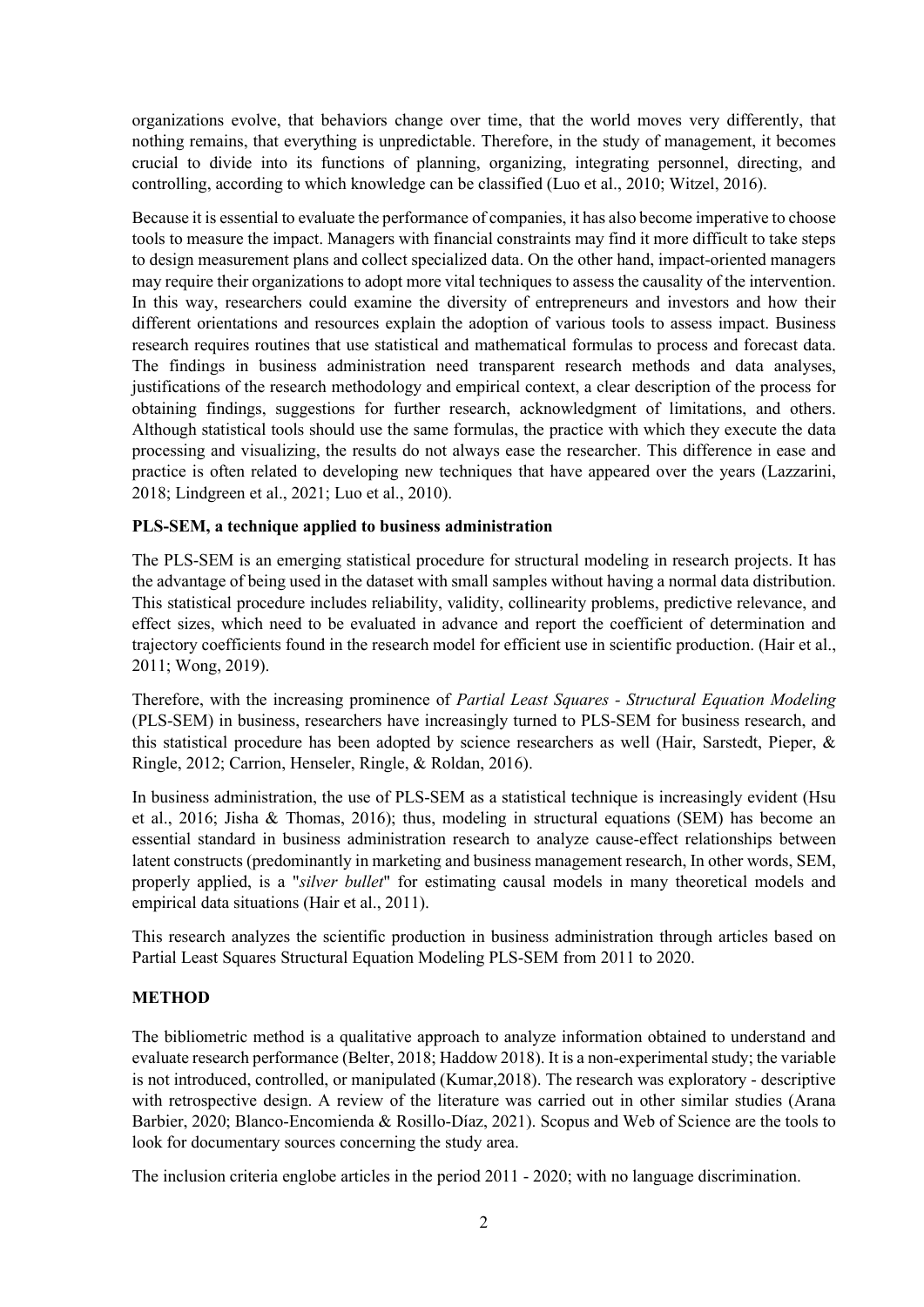The research work has three steps:

1. *Selection of keywords and* search: As the study seeks to find the scientific production with the method of *modeling structural equations* of partial least squares, the criterion was used *partial least squares structural equation modeling* next to its abbreviation *PLS-SEM. Similarly,* in the desire to focus on business administration, the *business management* criterion was used, so the search equation was defined as follows:

((pls AND sem) OR "partial least squares") AND (business OR management).

- 2. *Search and* refinement *of the* information: The query was made with the search equation in Scopus and Web of Science using the criteria by years (2011-2020), articles, number of citations per year, researchers, H index, country, affiliation, and research areas.
- 3. *Analysis of* the information: Tables are for the descriptive analysis with the analysis criteria.

After the quantitative analysis, the qualitative analysis leads to understanding the data obtained. This methodology fundament the primary input for developing interpretation and argumentation processes that allowed the generation of inferences and relationships thanks to the researchers' content and topic analysis (Donthu et al., 2021).

## **RESULTS**

| Year  | <b>Articles in Scopus</b> | <b>Difference</b> | <b>Articles in WoS</b> | <b>Difference</b> |
|-------|---------------------------|-------------------|------------------------|-------------------|
| 2011  | 183                       |                   | 99                     |                   |
| 2012  | 226                       | 43                | 123                    | 24                |
| 2013  | 271                       | 45                | 133                    | 10                |
| 2014  | 289                       | 18                | 181                    | 48                |
| 2015  | 294                       | 5                 | 215                    | 34                |
| 2016  | 390                       | 96                | 356                    | 141               |
| 2017  | 436                       | 46                | 399                    | 43                |
| 2018  | 627                       | 191               | 544                    | 145               |
| 2019  | 886                       | 259               | 813                    | 269               |
| 2020  | 1,268                     | 382               | 1,083                  | 270               |
| Total | 4,870                     |                   | 3,946                  |                   |

*Table 1: Number of articles per year in Scopus and WoS*

Table 1 shows the scientific production by year in Scopus and Web of Science. It verifies that the contribution in Scopus was increasing every year, as in Web of Science. However, there are more consigned articles in Scopus.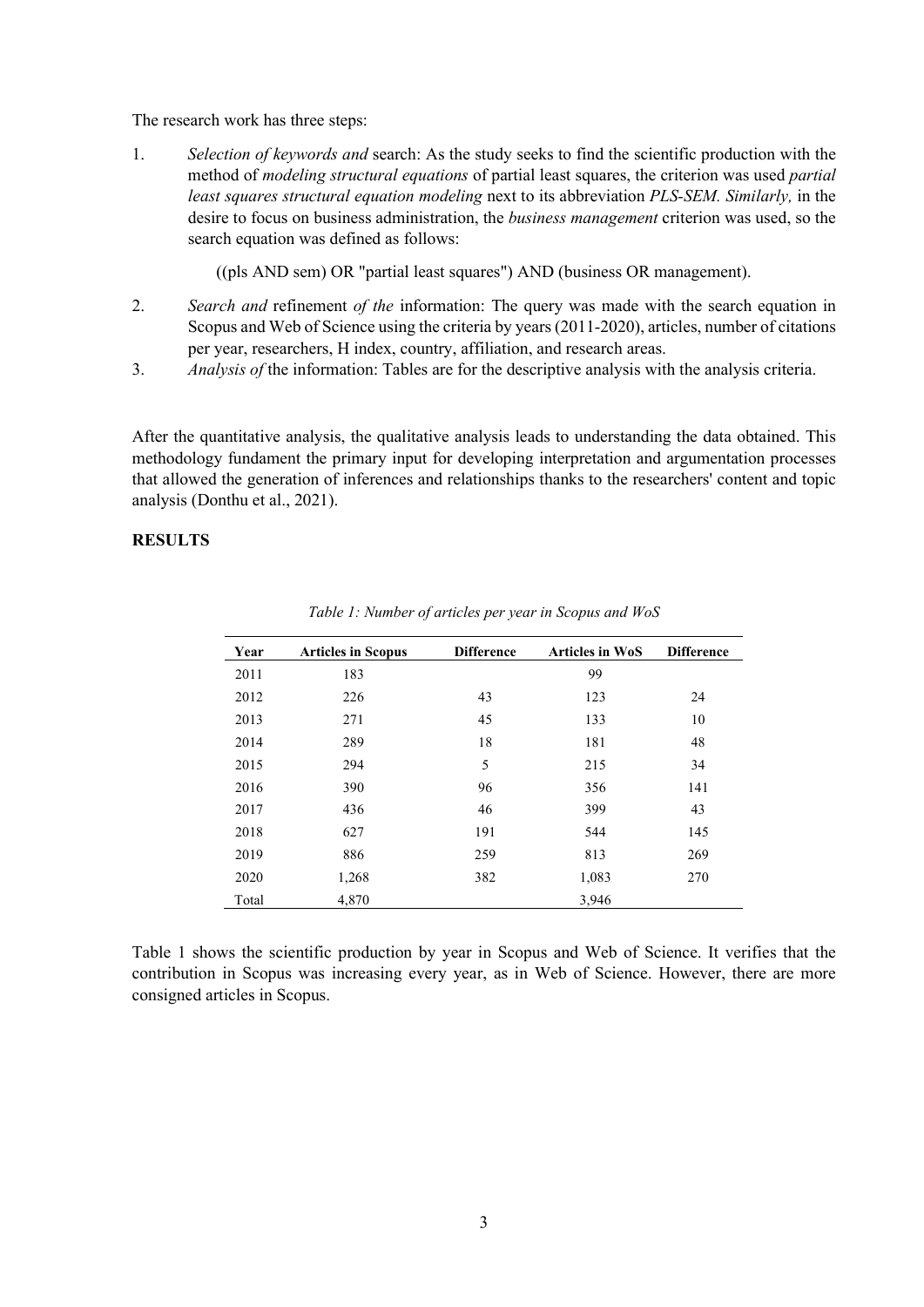| Table 2: Most cited articles in Scopus |  |  |  |  |  |
|----------------------------------------|--|--|--|--|--|
|----------------------------------------|--|--|--|--|--|

|    | <b>Title</b>                                                                                                | <b>Total</b> |
|----|-------------------------------------------------------------------------------------------------------------|--------------|
|    | 1 PLS-SEM: Indeed, a silver bullet                                                                          | 5513         |
|    | 2 Using PLS path modeling in new technology research: Updated guidelines                                    | 1134         |
| 3  | Common Beliefs and Reality About PLS: Comments on Rönkkö and Evermann (2013)                                | 832          |
| 4  | The Use of Partial Least Squares Structural Equation Modeling in Strategic Management Research              | 640          |
| 5. | Hierarchical Latent Variable Models in PLS-SEM: Guidelines for Using Reflective-Formative Type Models       | 615          |
| 6  | Using partial least squares in operations management research                                               | 524          |
|    | An updated and expanded assessment of PLS-SEM in information systems research                               | 422          |
| 8  | Partial least squares structural equation modeling (PLS-SEM): A useful tool for family business researchers | 412          |
| 9  | An assessment of the use of (PLS-SEM) in hospitality research                                               | 196          |
| 10 | The role of knowledge-oriented leadership in knowledge management practices and innovation                  | 233          |

| Points per article | 2011 | 2012 | 2013            | 2014 | 2015 | 2016 | 2017 | 2018 | 2019 | 2020 | Total |
|--------------------|------|------|-----------------|------|------|------|------|------|------|------|-------|
|                    | 13   | 61   | 141             | 234  | 358  | 527  | 652  | 891  | 1110 | 1526 | 5513  |
| 2                  |      |      |                 |      |      | 35   | 80   | 214  | 325  | 480  | 1134  |
| 3                  |      |      |                 | 8    | 17   | 84   | 99   | 141  | 184  | 299  | 832   |
| $\overline{4}$     |      | 2    | 11              | 32   | 40   | 70   | 74   | 108  | 122  | 181  | 640   |
| 5                  |      |      | 6               | 26   | 32   | 57   | 76   | 108  | 139  | 170  | 615   |
| 6                  |      |      | $7\phantom{.0}$ | 35   | 34   | 57   | 45   | 97   | 111  | 138  | 524   |
| 7                  |      |      |                 |      |      |      | 4    | 30   | 125  | 262  | 422   |
| 8                  |      |      |                 | 5    | 7    | 34   | 44   | 64   | 114  | 144  | 412   |
| 9                  |      |      |                 |      |      |      |      | 21   | 49   | 126  | 196   |
| 10                 |      |      |                 |      | 6    | 20   | 24   | 45   | 60   | 78   | 233   |

*Table 3: Most cited articles by year in Scopus*

# *Table 4: Most cited articles in Web of Science*

|    | <b>Articles in WoS</b>                                                                                             |      |
|----|--------------------------------------------------------------------------------------------------------------------|------|
|    | A new criterion for assessing discriminant validity in variance-based structural equation modeling                 | 2088 |
| 2  | An assessment of the use of partial least squares structural equation modeling in marketing research               | 1388 |
| 3  | Using PLS path modeling in new technology research: updated guidelines                                             | 708  |
| 4  | Common Beliefs and Reality About PLS: Comments on Ronnkko and Evermann (2013)                                      | 533  |
| 5. | Hierarchical Latent Variable Models in PLS-SEM: Guidelines for Using Reflective-Formative Type Models              | 382  |
| 6  | Partial Least Squares (PLS) Structural Equation Modeling (SEM) for Building and Testing Behavioral Causal Theory   | 348  |
|    | Using partial least squares in operations management research: A practical guideline and summary of past research  | 329  |
| 8. | Consistent partial least squares path modeling                                                                     | 279  |
| 9  | Testing measurement invariance of composites using partial least squares                                           | 276  |
|    | 10 Mediation analysis in partial least squares path modeling Helping researchers discuss more sophisticated models | 243  |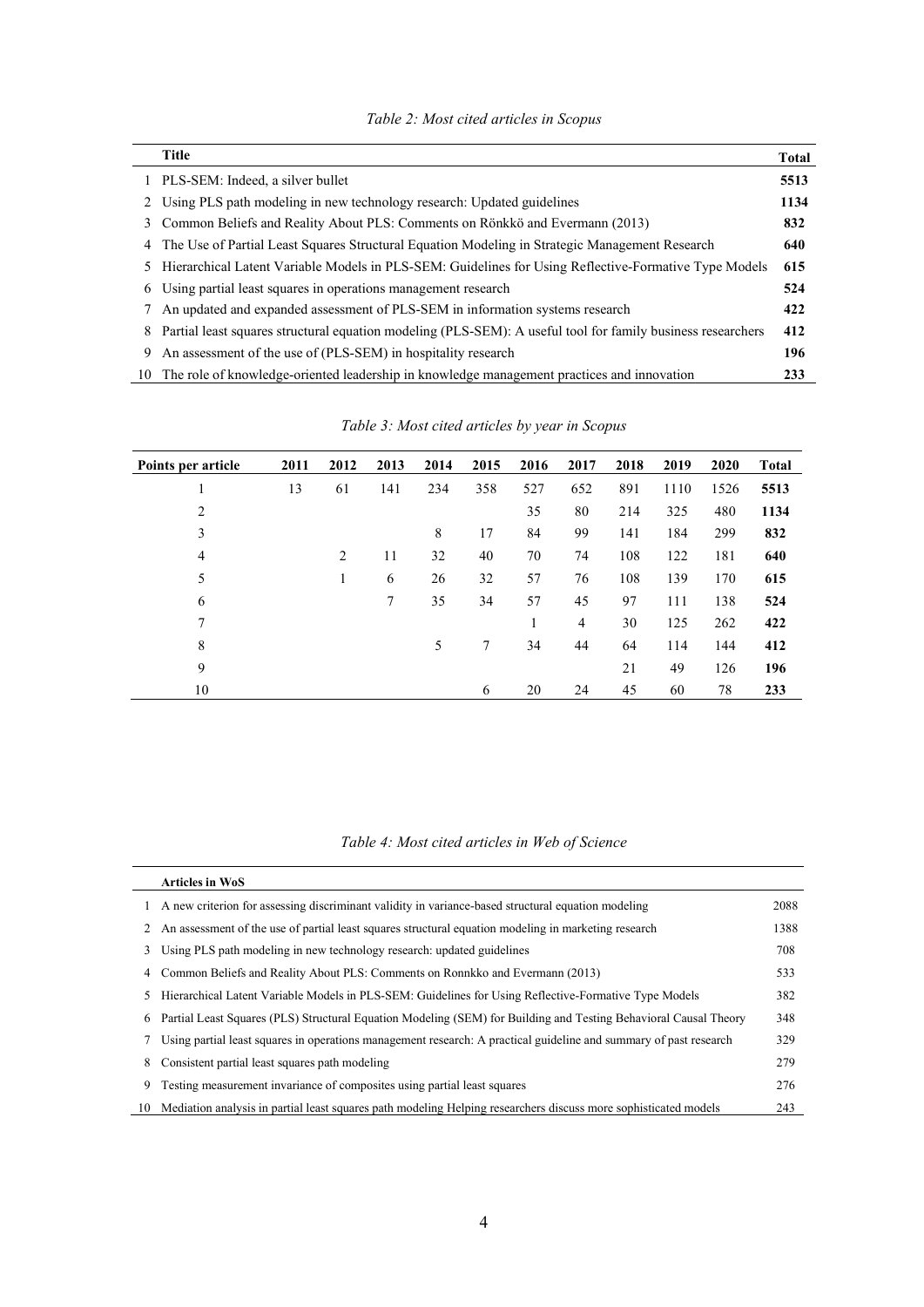| <b>Articles in WoS</b> | 2011 | 2012 | 2013   | 2014           | 2015 | 2016 | 2017 | 2018 | 2019 | 2020 |      |
|------------------------|------|------|--------|----------------|------|------|------|------|------|------|------|
|                        |      |      |        |                | 6    | 88   | 146  | 305  | 589  | 954  | 2088 |
| $\overline{2}$         |      | 15   | 37     | 61             | 113  | 174  | 170  | 218  | 282  | 318  | 1388 |
| 3                      |      |      |        |                |      | 30   | 41   | 133  | 214  | 290  | 708  |
| 4                      |      |      |        | 9              | 14   | 59   | 60   | 89   | 134  | 168  | 533  |
| 5                      |      |      | 4      | 13             | 14   | 35   | 45   | 65   | 96   | 110  | 382  |
| 6                      |      |      |        | $\overline{2}$ | 18   | 33   | 40   | 65   | 75   | 115  | 348  |
| $\mathbf{r}$           |      |      | $\tau$ | 25             | 21   | 42   | 30   | 64   | 69   | 71   | 329  |
| 8                      |      |      |        |                |      | 29   | 21   | 52   | 76   | 100  | 279  |
| 9                      |      |      |        |                |      | 8    | 25   | 31   | 90   | 122  | 276  |
| 10                     |      |      |        |                |      | 3    | 15   | 39   | 63   | 123  | 243  |

*Table 5: Most cited articles per year in Web of Science*

In the case of Scopus, the most cited article is "*PLS-SEM: Indeed a silver bullet"* written by Hair et al. (2011) that accumulates a total of 5,513 citations, followed by Henseler, J (2016) con *Using PLS path modeling in new technology research: updated guidelines.*

In the case of Web of Science, the work of more citations is *A new criterion for assessing discriminant validity in variance-based structural equation modeling* of, again, Henseler et al. (2015)

With 2,088 citations, followed by *An assessment of the use of partial least squares structural equation modeling in marketing research* by Hair et al. (2012)

|         | <b>Most cited author in Scopus</b> | <b>Articles production</b> | <b>H-Index</b> |
|---------|------------------------------------|----------------------------|----------------|
| $\perp$ | Jermsittiparsert, Kittisak         | 53                         | 38             |
|         | 2 Ramayah T.                       | 35                         | 44             |
|         | 3 He Yong                          | 20                         | 58             |
| 4       | Mutanga, Onisimo                   | 16                         | 39             |
|         | 5 Charoensukmongkol, Peerayuth     | 15                         | 15             |
| 6       | Ringle, Christian M.               | 15                         | 51             |
|         | Fongsuwan, Wanno                   | 14                         | $\overline{4}$ |
| 8       | Iranmanesh, Mohammad               | 14                         | 25             |
| 9       | Henseler, Jörg                     | 13                         | 34             |
|         | Roldán, José L.                    | 13                         | 27             |

*Table 6: Authors with the highest production in Scopus*

*Table 7: Authors with the highest production in Web of Science*

|         | Most cited author in WoS | <b>Articles production</b> | H-Index |
|---------|--------------------------|----------------------------|---------|
| $\perp$ | Iranmanesh, Mohammad     | 44                         | 23      |
| 2       | Ramayah T                | 42                         | 33      |
| 3       | Ringle, Christian M.     | 37                         | 47      |
| 4       | Sarstedt Marko           | 34                         | 49      |
| 5       | Ooi, Keng-Boon           | 28                         | 45      |
| 6       | Henseler Jorg            | 25                         | 32      |
| 7       | Zailani, Suhaiza         | 24                         | 28      |
| 8       | Roldán, José L.          | 23                         | 23      |
| 9       | Cheah, Jun-Hwa           | 21                         | 8       |
| 10      | Hair JF                  | 20                         | 16      |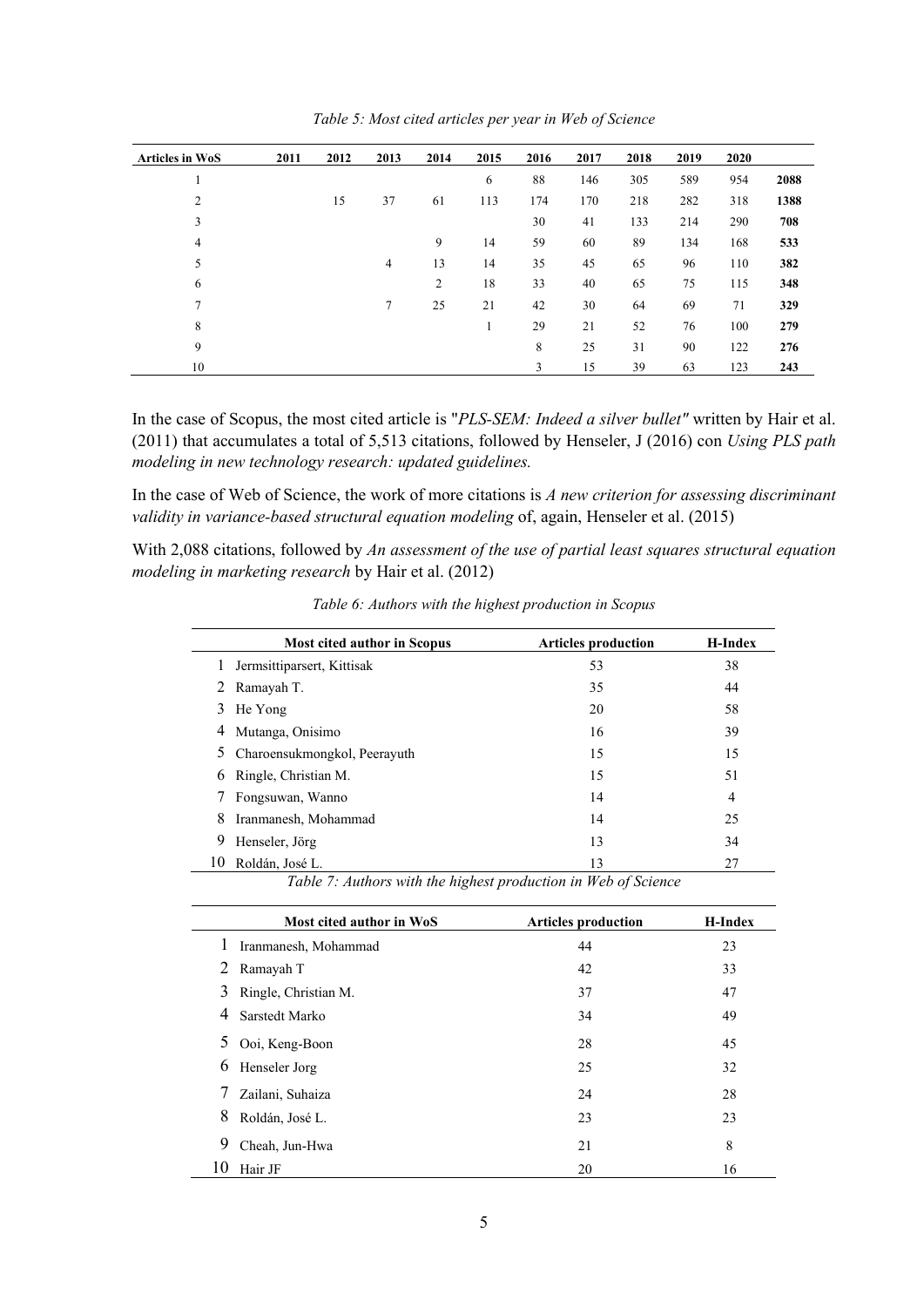According to Table 7 and 8, the authors who stand out the most are Jermsittiparsert, Kittisak y Iranmanesh, Mohammad for Scopus, and Web of Science, respectively. Curiously Ramayah ranks second in both databases.

|   | <b>Affiliation</b>                             | <b>Quantity</b> |
|---|------------------------------------------------|-----------------|
|   | 1 Universiti Sains Malaysia                    | 164             |
|   | 2 Universiti Utara Malaysia                    | 161             |
| 3 | Suan Sunandha Rajabhat University              | 81              |
| 4 | Universiti Malaya                              | 80              |
|   | 5 Universidad de Sevilla                       | 77              |
| 6 | Universiti Teknologi MARA                      | 61              |
|   | College of Business, Universiti Utara Malaysia | 58              |
| 8 | Chinese Academy of Sciences                    | 57              |
| 9 | Bina Nusantara University                      | 53              |
|   | Zhejiang University                            | 50              |

*Table 8: Most productive organizations in Scopus*

#### *Table 9: Most productive organizations in Web of Science*

|    | <b>Affiliation</b>                 | <b>Quantity</b> |
|----|------------------------------------|-----------------|
|    | 1 Universiti Sains Malaysia        | 140             |
|    | 2 University Of Sevilla            | 127             |
| 3  | Universiti Malaya                  | 81              |
| 4  | Universidad De Castilla La Mancha  | 68              |
| 5. | State University System Of Florida | 63              |
| 6  | Universiti Teknologi Malaysia      | 60              |
|    | University Of Newcastle            | 51              |
| 8  | Ucsi University                    | 49              |
| 9  | University Of Valencia             | 47              |
| 10 | University System Of Georgia       | 47              |

In both databases, the contribution is visible from the *Universiti Sains Malaysia* in works in favor of business administration with 164 and 140 scientific articles registered for Scopus and Web of Science, respectively.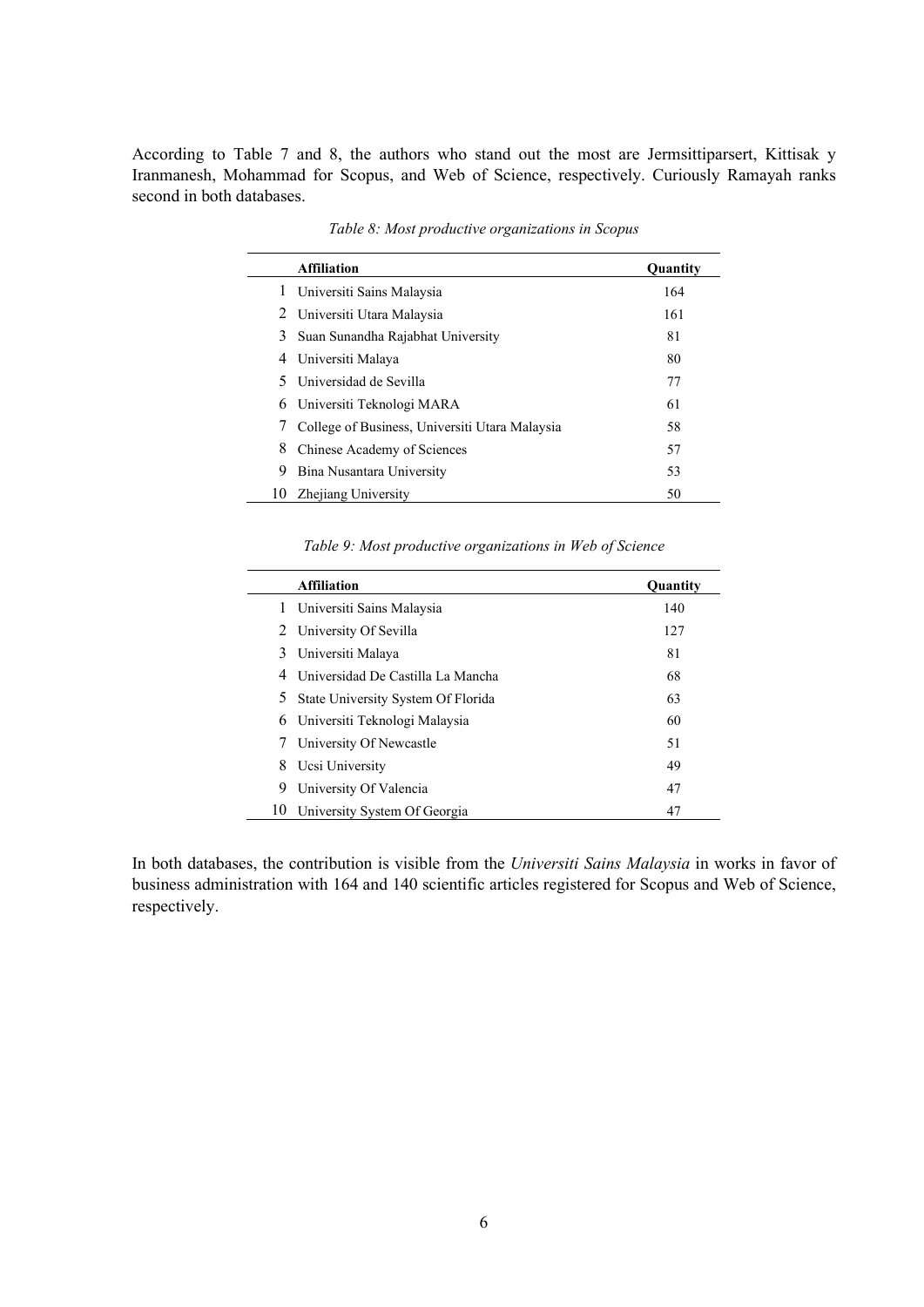|    | Country              | <b>Production</b> |
|----|----------------------|-------------------|
| 1  | Malaysia             | 742               |
|    | 2 China              | 667               |
| 3  | <b>United States</b> | 516               |
| 4  | Indonesia            | 488               |
| 5  | Spain                | 451               |
| 6  | Australia            | 270               |
| 7  | United Kingdom       | 244               |
| 8  | India                | 217               |
| 9  | Germany              | 183               |
| 10 | Thailand             | 174               |

*Table 10: Scientific production by country in Scopus*

*Table 11: Scientific production by country according to Web of Science*

|                | Country              | <b>Production</b> |
|----------------|----------------------|-------------------|
|                | Peoples R China      | 711               |
| $\mathfrak{D}$ | Spain                | 587               |
| 3              | <b>United States</b> | 576               |
| 4              | Malaysia             | 450               |
| $\sim$         | Taiwan               | 337               |
| 6              | Australia            | 316               |
| 7              | England              | 271               |
| 8              | Germany              | 218               |
| 9              | South Korea          | 183               |
| 10             | Pakistan             | 160               |

The most productive country is Malaysia. The Republic of China has an actual rank in both databases. In the ranking of the ten nations, 40% are represented by Asian countries.

*Table 12: Research areas at Scopus*

|    | <b>Research Areas</b>                    | <b>Record Count</b> |
|----|------------------------------------------|---------------------|
|    | Business, Management and Accounting      | 2354                |
|    | 2 Social Sciences                        | 1141                |
|    | Computer Science                         | 820                 |
|    | Engineering                              | 771                 |
|    | <b>Environmental Science</b>             | 595                 |
| 6  | Agricultural and Biological Sciences     | 573                 |
|    | Economics, econometrics and Finance      | 550                 |
|    | Decision Sciences                        | 517                 |
| 9  | Energy                                   | 267                 |
| 10 | Biochemistry, Genetics and Molecular Bio | 548                 |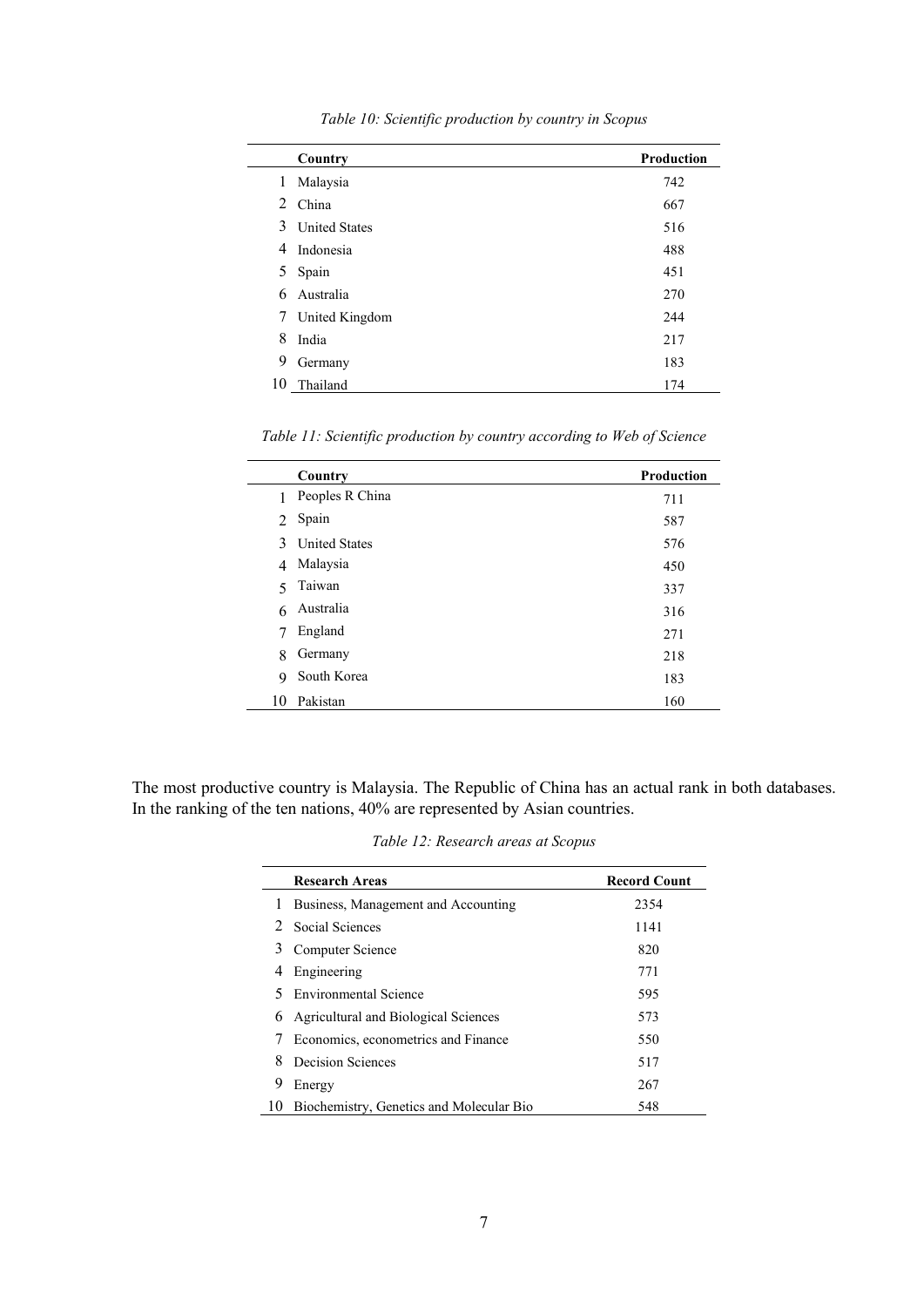|               | <b>Research Areas</b>                 | <b>Record Count</b> |
|---------------|---------------------------------------|---------------------|
| $\mathcal{L}$ | <b>Business Economics</b>             | 1944                |
| 3             | <b>Environmental Sciences Ecology</b> | 550                 |
| 4             | Computer Science                      | 502                 |
| 5             | Engineering                           | 466                 |
| 6             | Information Science Library Science   | 446                 |
|               | Social Sciences Other Topics          | 428                 |
|               | 8 Science Technology Other Topics     | 414                 |
| 9             | Psychology                            | 195                 |
|               | <b>Education Educational Research</b> | 127                 |

*Table 13: Research areas in Web of Science*

Table 14 shows the predomination of business administration in both databases. However, with the figure of 2,354 over 1944, Scopus stands out from Web of Science.

| Tabla 14: Relationship between articles and H index of authors in Scopus |  |  |  |  |  |
|--------------------------------------------------------------------------|--|--|--|--|--|
|--------------------------------------------------------------------------|--|--|--|--|--|

|                    |               | Value | Error | T value | P-value |
|--------------------|---------------|-------|-------|---------|---------|
| Ordinal by ordinal | Kendall Tau-b | ,322  | .094  | 3,337   | ,001    |
|                    |               |       |       |         |         |
| Valid cases        |               | 10    |       |         |         |

The symmetrical measures of agreement between the number of articles achieved and the authors' H Index in the analysis topic indicate a moderate and positive association. The correlation coefficient is 0.3224 with a p-value of 0.01 indicates a significant correlation through the works in Scopus

|             |               | Value | Error | T Value | P-Value |
|-------------|---------------|-------|-------|---------|---------|
| Ordinal     | Kendall Tau-b | .494  | ,250  | 1.957   | ,05037  |
| Valid Cases |               | 10    |       |         |         |

*Table 15: Relationship between articles and H index of authors in WoS*

In the case of WoS, the symmetrical measures of agreement between the number of articles achieved and the authors' H index show no association because the p-value exceeds 0.05.

## **DISCUSSION**

This study confirms that from 2011 to 2020, Scopus has registered an increasing number *per year* in articles linked to the PLS-SEM approach reaching the figure of 4,870. Meanwhile, WoS also registers the same increasing behavior per year, reaching 3,946 articles with the PLS-SEM model during this range of years, 81% concerning Scopus. The results clearly indicate that researchers should use Scopus and WoS to evaluate their findings. Maybe Scopus has a larger number of articles because it covers a broader range of topics than other indexes. Also, it allows free access to author and source information, including metrics, it is more accessible to the public than other databases (Abrizah et al., 2013; Bar-Ilan, 2008; Mongeon & Paul-Hus, 2016).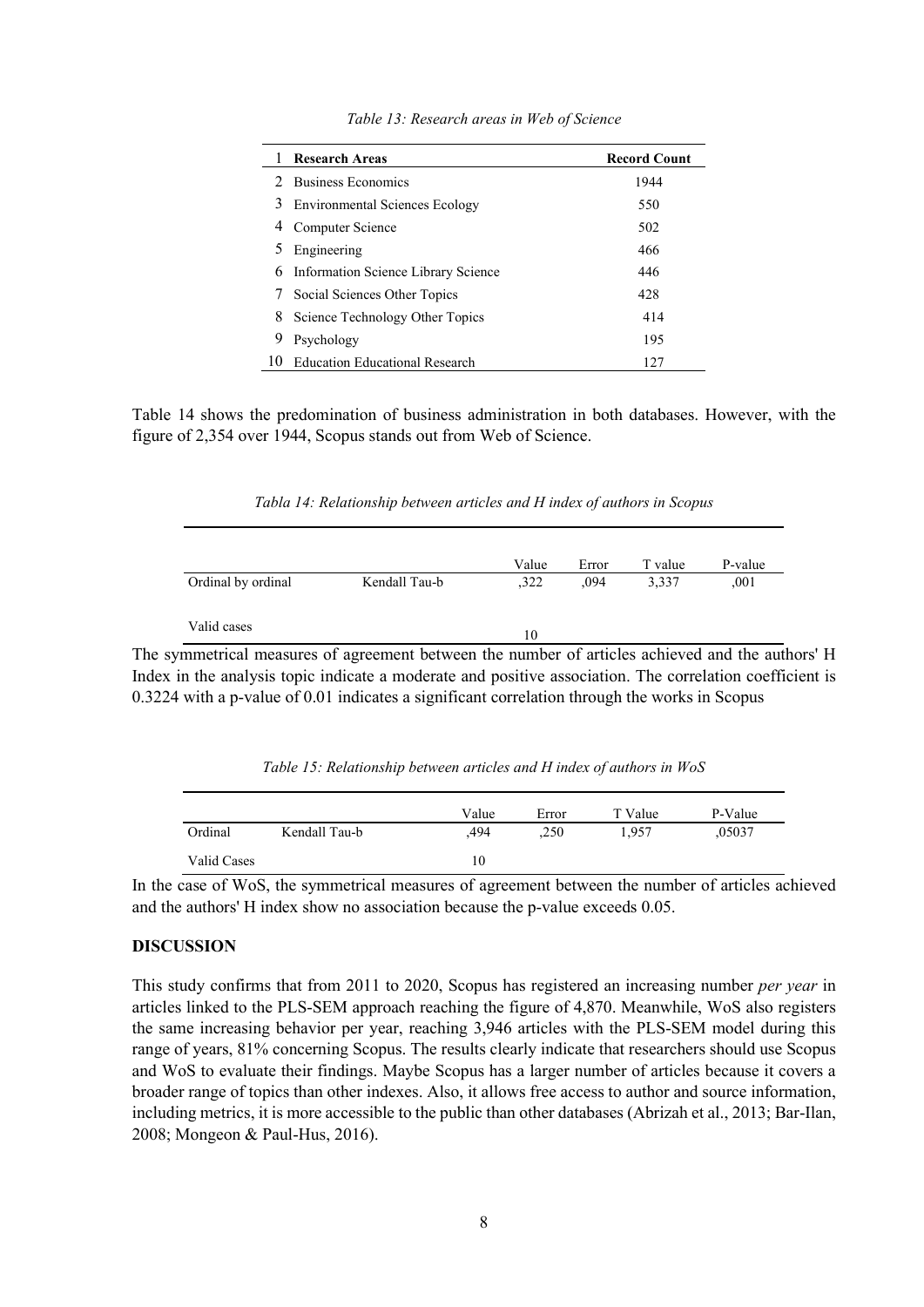The most cited paper (5,513 in Scopus) is the well-known article "*PLS-SEM: Indeed a silver bullet"* written by Hair et al. (2011), and it emphasizes that PLS-SEM path modeling can be a *"silver bullet"* to estimate causal models in many situations of theoretical models and empirical data. Other researchers' criticisms of PLS-SEM are often misplaced of the true potential of the method if the objective of the analysis were better understood to choose the PLS-SEM statistical method. The article "*Using PLS path modeling in new technology research: updated guidelines"* shows that path modeling is a variance-based structural equation modeling (SEM) technique for business and social topics. It can model constructs and factors as a statistical tool for research, providing guidelines on using PLS and reporting and interpreting results (Henseler et al., 2016). In WoS, the article "*A new criterion for assessing discriminant validity in variance-based structural equation modeling"* has 2.088 cites and it was written by Henseler et al. (2015). It verifies that the evaluation of discriminant validity has become a prerequisite for analyzing the relationships between latent variables for modeling structural equations based on variances, such as partial least squares, the Fornell-Larcker criterion, and cross-load examination approaches to assessing discriminant validity in the PLS-SEM approach. "*An assessment of the use of partial least squares structural equation modeling in marketing research"* by Hair et al. (2012) has been cited 2,088 citations. It clarifies that little attention has been paid to evaluating the use of partial least squares structural equation modeling (PLS-SEM) in favor of market research, despite its growing popularity. An interpretation that it makes based the exhaustive search in the 30 best-classified marketing journals that allowed to identify 204 PLS-SEM applications published in a period of 30 years (1981 to 2010).

Regarding the researchers of more excellent production in articles of PLS-SEM stands out in Scopus *Kittisak Jermsittiparsert Dhurakij* from *Pundit University, Bangkok, Thailand* with 44 articles using PLS-SEM in Scopus; while in WoS predominates *Mohammad Iranmanesh* from *Universiti Sains Malaysia* with 44 articles with the statistical approach analyzed. Ramayah, T has second place in both databases, with 35 and 42 articles in Scopus and WoS. A high H index is detected in those who publish scientific articles with the PLS-SEM approach. He Yong is shown in Scopus with an H index of 58, and Sarstedt Marko has achieved 49 in WoS. These findings demonstrate that this index may not be a useful tool in scientific performance because other tools like the OGP are valuable tools for studying h-like index sensitivity to citations. Interestingly, the OGP finds the h-index to be the weakest performer (Mongeon & Paul-Hus, 2016).

In universities topic, *Universiti Sains Malaysia* predominates in Scopus and Web of Science public research university in Malaysia one of the oldest institutes of higher education in North Malaysia and also one of the largest in terms of enrollment in that country. Regarding the countries with the highest scientific production, those from Asia stand out with Malaysia as the leader, China, Indonesia, Thailand, Taiwan, and South Korea. In that sense, the article that reviews the conceptual and methodologies in the research on the director's instructional leadership in Malaysia to explain the construction of knowledge in a developing society (*Review of conceptual models and methodologies in research on principal instructional leadership in Malaysia: A case of knowledge construction in a developing society*) is described that in recent decades, instructional leadership has gradually gained more and more validity as a critical factor of school principals in much of the world with Malaysia being one of the countries with that case, where educational research, policy, and practice have led to educational leadership as its protagonist. However, in the evaluation made in that country, it was noted that in the last 30 years, more than 75 percent of Malaysian educational leadership studies (postgraduate theses in master's and doctorate), few had achieved their publication in journals. In addition, the authors' analysis found that most studies had used lower-order conceptual models (i.e., bivariate, direct effects) and relied heavily on descriptive and simple statistical correlation tests. This shows a cohesive Asia's countries developing economies are challenging long-held US supremacy in the global scientific community (e.g., Malasya, South Korea, India, etc.). Asian nations have become more important in science and engineering, second only to the United States in terms of articles published (Gomez et al., 2020; Xie et al., 2014).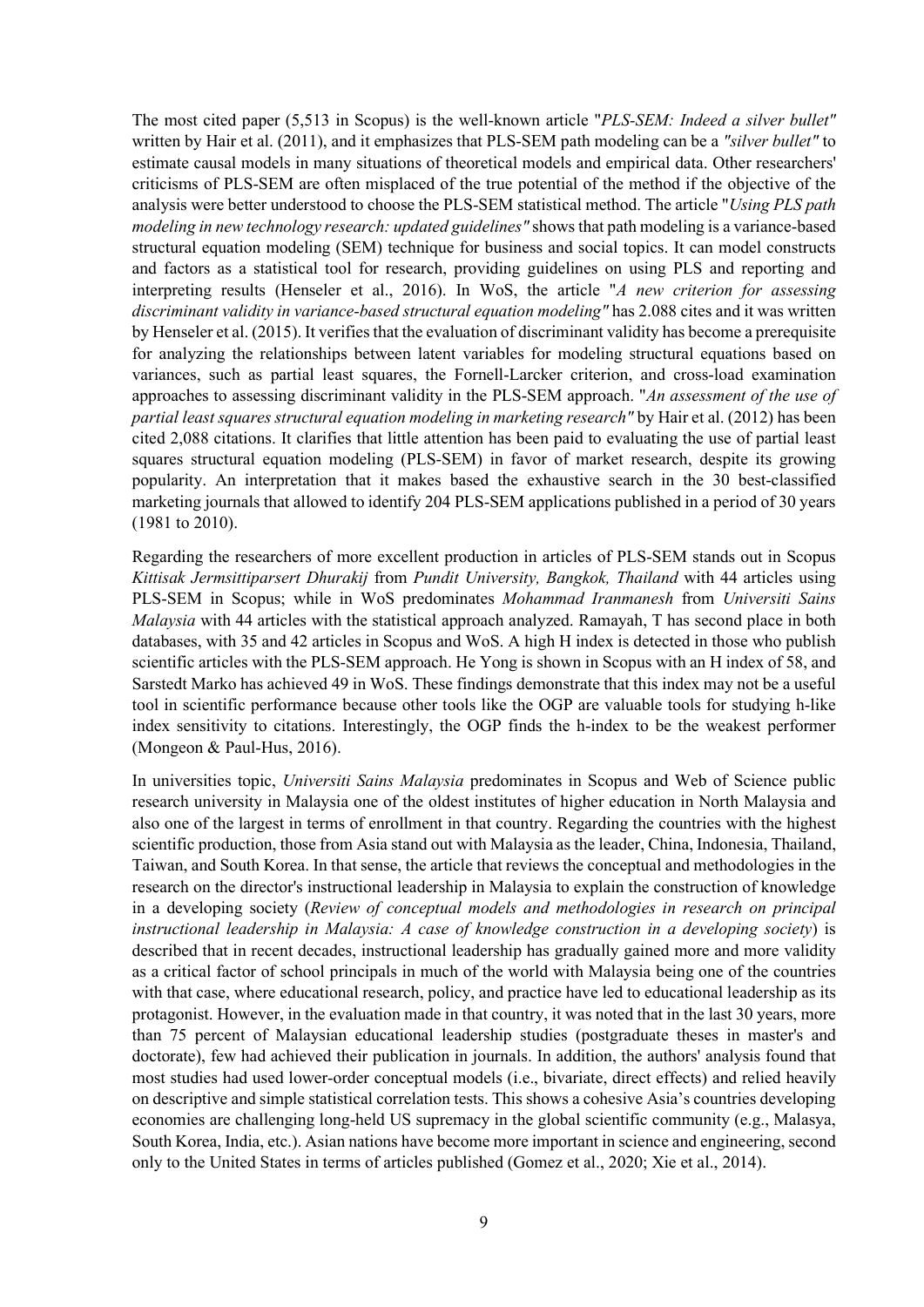The lack of consistent results within the studies database was attributed to limitations in research design and quality. Even so, limitations in the research models and methods employed in these studies suggest the need for more vital methodological training before Malaysian academics can achieve the goal of contributing helpful knowledge to the local and global knowledge base (Hallinger et al., 2018).

Business administration is the research area that brings the highest concentration of scientific articles with the common denominator of PLS-SEM. A finding by Dash et al. (2021) that supports the greater use of PLS-SEM over CB-SEM being the *average variance extracted* (AVE) and composite reliability values (CR) the most used techniques in this method, which indicates better reliability and construct validity in research. It is also pertinent to carry out bibliometrics with all the currents of business administration to know the scientific production of each of more topics from business administration (human resources, marketing, strategic planning) to compare them with the findings of the present study.

## **CONCLUSION**

The study shows annual growth in scientific articles under the PLS-SEM technique in Scopus in Web of Science for 2011 - 2020. Scopus has a tremendous amount of scientific production with this statistical approach.

The most cited articles belong to PLS-SEM methodology as a robust and advanced technique for prediction in econometric models of multiple equations. In this way, the quantitative analysis PLS-SEM has gained a presence in most top academic journals. It shows that the academic community is developing work to apply PLS-SEM correctly, even though the technique is still considered an emerging multivariate data analysis method, and researchers are still exploring PLS-SEM best practices.

The authors who register scientific articles considering the PLS-SEM technique show a high H index, with a significant correlation between scientific production and the H index in Scopus (p-value  $= 0.01$ ), but not in WoS (p-value  $= 0.05037$ ).

A vital production of scientific articles with the PLS-SEM was written in Universities in Malaysia, an example of *higher education expansion* country, as well as in Singapore, Taiwan, and Indonesia that show advances in the production of research with the PLS-SEM approach.

Business administration, accounting, and economics produce more scientific production through the PLS-SEM technique.

# **REFERENCES**

- Abrizah, A., Zainab, A. N., Kiran, K., & Raj, R. G. (2013). LIS journals scientific impact and subject categorization: a comparison between Web of Science and Scopus. *Scientometrics*, *94*(2), 721– 740.
- Arana Barbier, P. (2020). Situación de la confianza en la teoría fundamentada versus la modelación de ecuaciones estructurales: un estudio bibliométrico comparativo para la administración. *Investigación Bibliotecológica: Archivonomía, Bibliotecología e Información*, *34*(83). https://doi.org/10.22201/iibi.24488321xe.2020.83.58111
- Bar-Ilan, J. (2008). Which h-index? A comparison of WoS, Scopus and Google Scholar. *Scientometrics*, *74*(2), 257–271. https://doi.org/10.1007/s11192-008-0216-y
- Blanco-Encomienda, F., & Rosillo-Díaz, E. (2021). Quantitative evaluation of the production and trends in research applying the structural equation modelling method. *Scientometrics*, *126*(2). https://doi.org/10.1007/s11192-020-03794-x